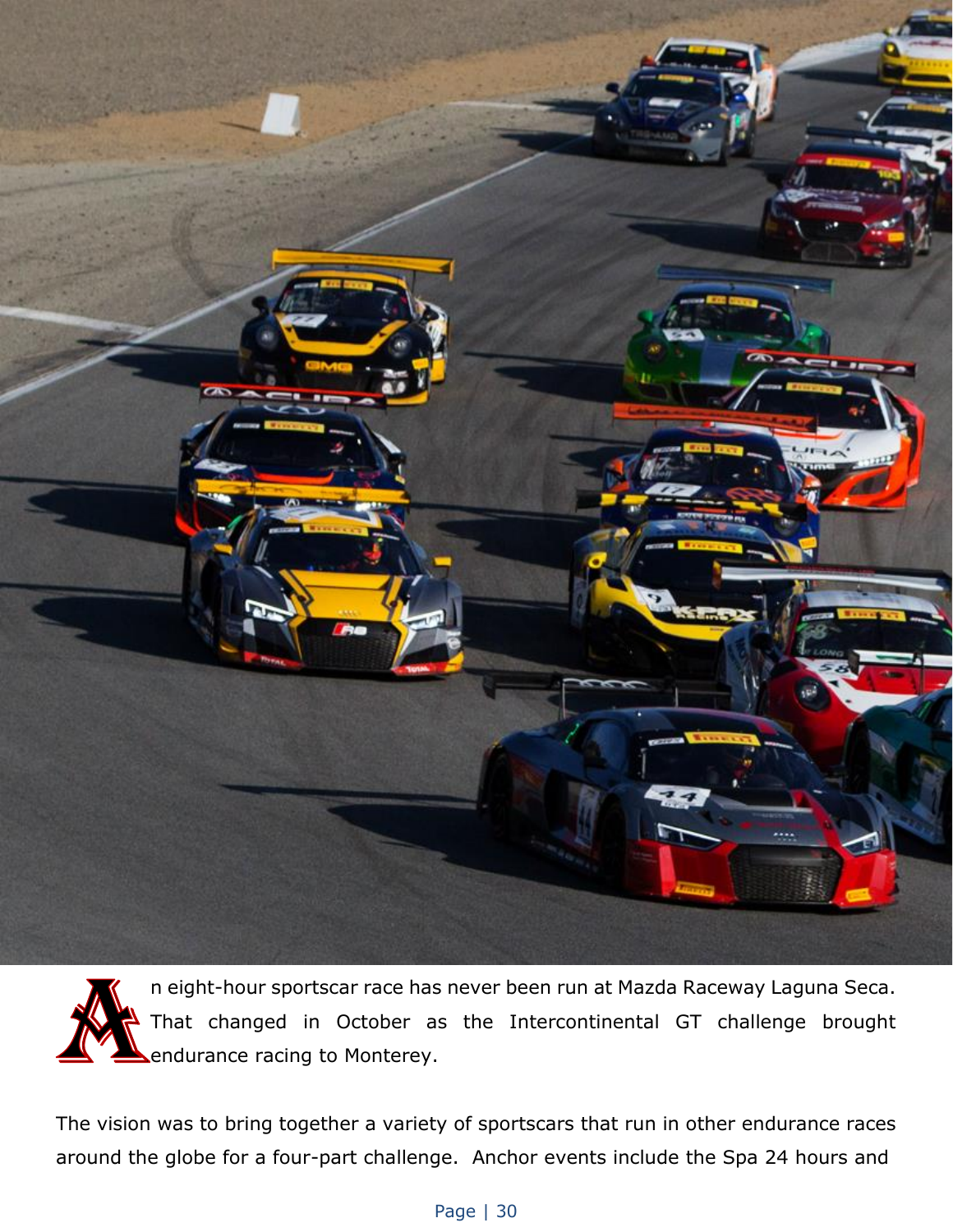## **Eight Hours** around **Laguna Seca**

## **A First Time** for Everything

**story and photos by Kevin Ehrlich**

Bathurst 12 hours. With the European and Australian continents accounted for, the California 8 Hours sought to add an American round along with a planned 12-hour race in Sepang, Malaysia.

Eligible entrants include GT sportscars such as Porsche, Audi, McLaren, and others that are commonly found in endurance sportscar racing. Spa and Bathurst have existed as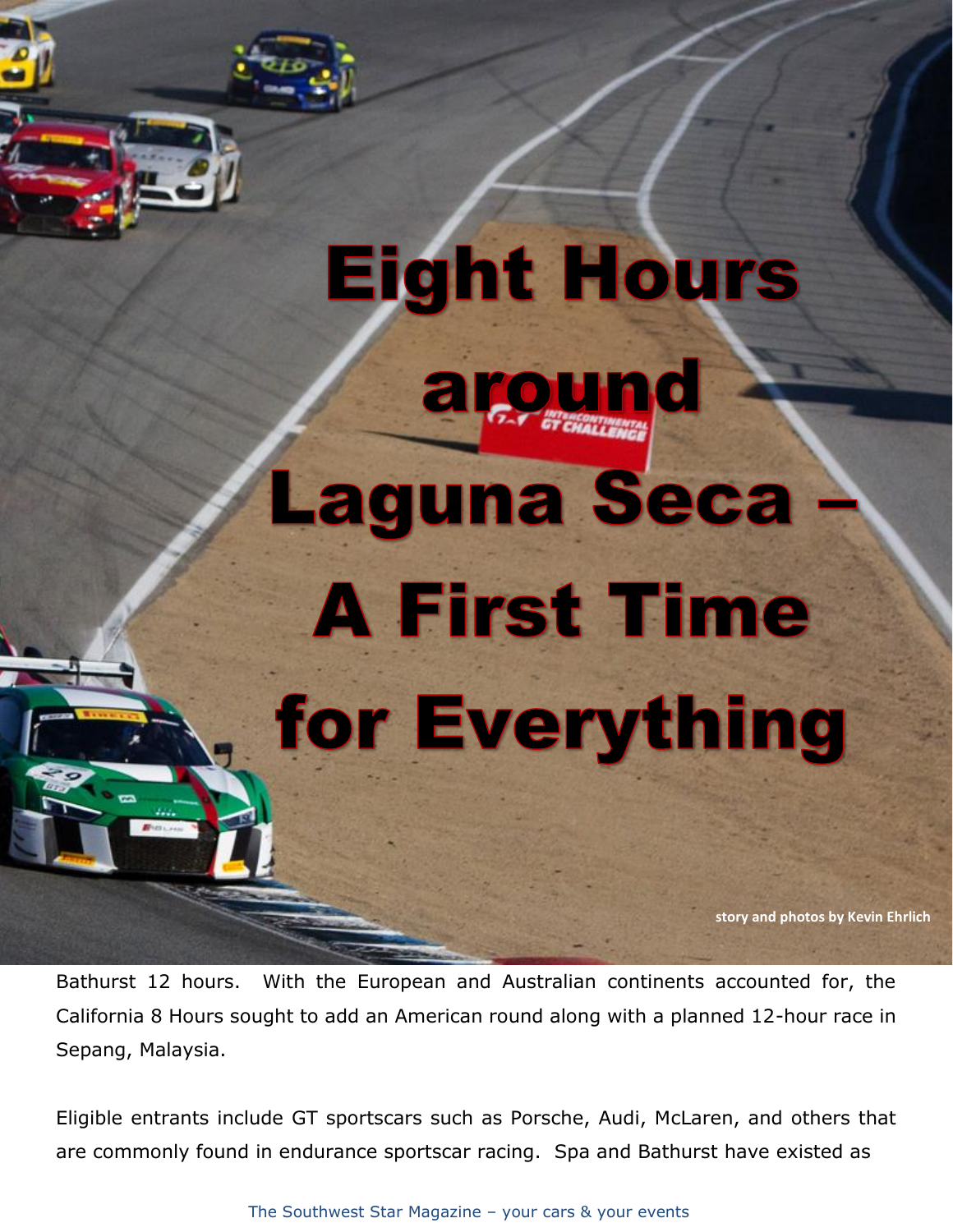

strong stand-alone events, so the idea was to leverage them in a format that allowed manufacturers to get more exposure and invited local private teams to join.

The California 8 hours managed a preliminary entry list of 22 cars, comprised of a mix of European, American and Australian teams and drivers. Factory support generally took the form of partnerships with private teams such as the case of Audi Sport joining with Magnus Racing and Land Motorsport or the full factory-backed RealTime Acura NSX. In other cases, factory drivers like Patrick Long, Sven Müller and Wolf Henzler were made available to private teams. Several private teams on the grid were very familiar to US spectators



Page | 32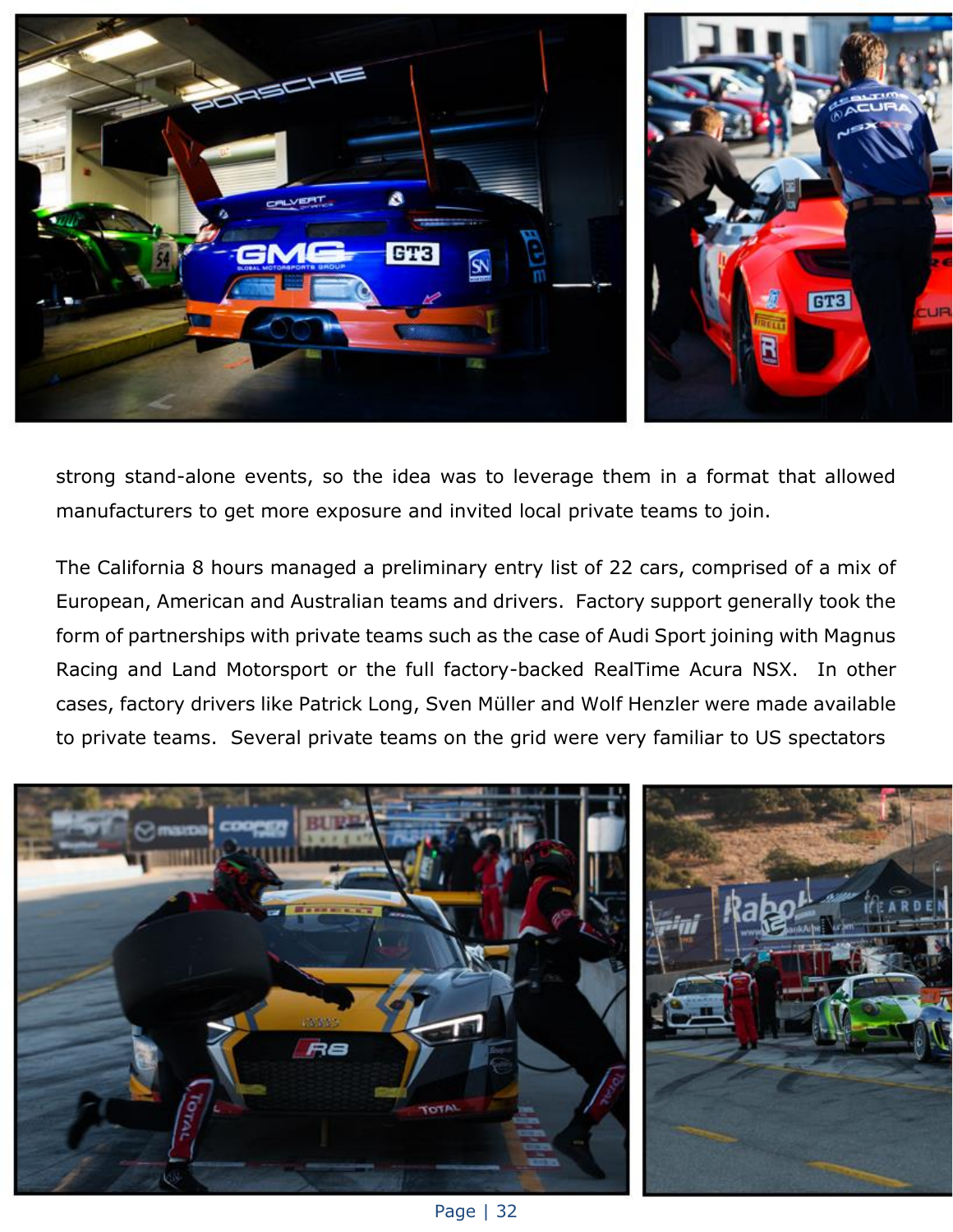

that follow IMSA and Pirelli World Challenge competition. In fact, the Land Motorsport Audi team that won the GT class at the IMSA Petit LeMans just weeks before was on the entry and put their race-winning and bug splattered Audi R8 on display in the paddock.

Seeking to establish a new event and a new tradition is always difficult. By the time the green flag waved, only 19 cars comprised the starting grid. There were high quality teams, cars and drivers, but still thin. Spectators were likewise sparse and the event had the feeling of a club race where friends were getting together to drive fast cars around a great track for the day. The weather for the weekend was wonderful, if a bit toasty on race day.



The Southwest Star Magazine – your cars & your events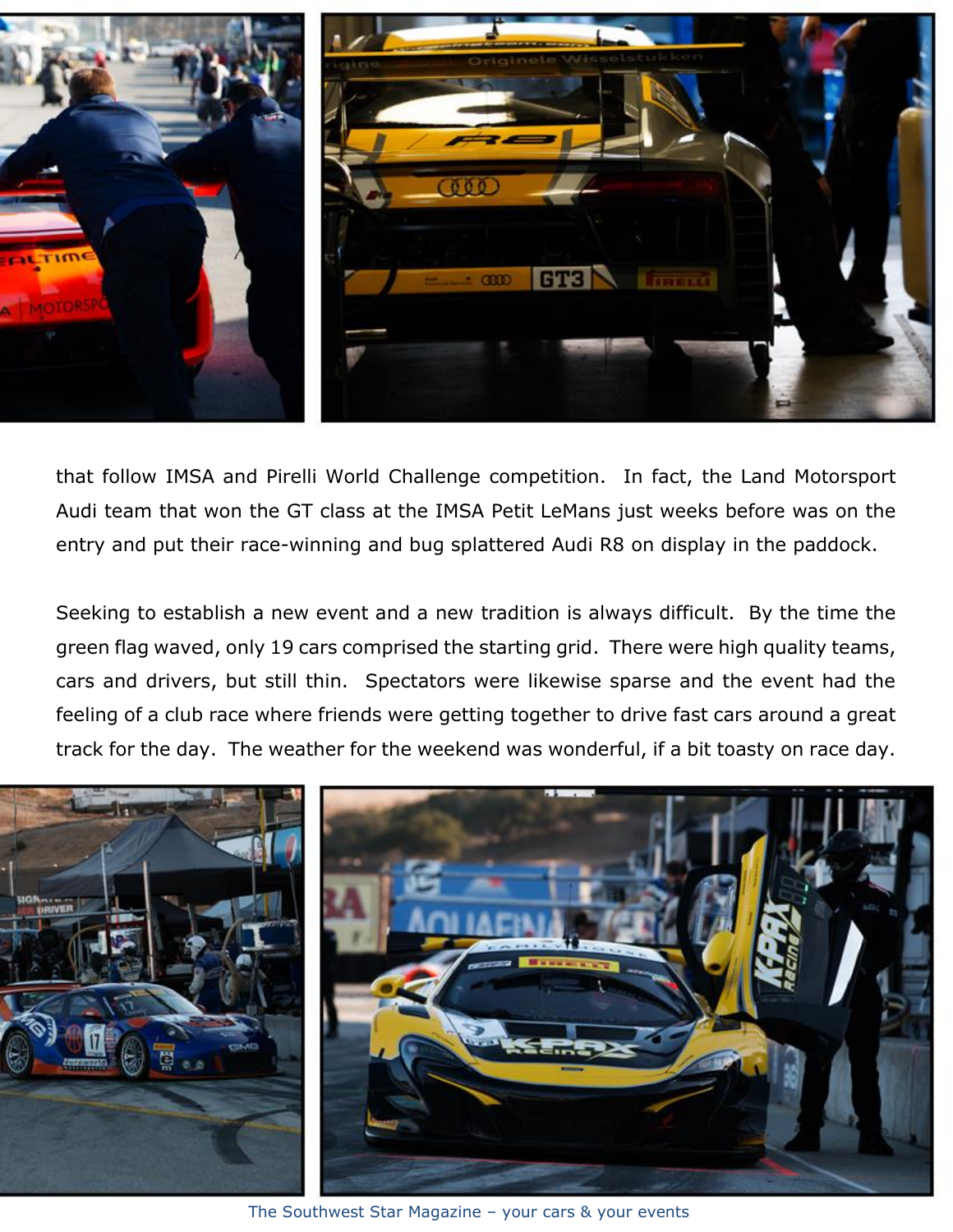The headline for the weekend was clearly Audi strength. Strong teams, cars and drivers made the trio of Audi entries the teams to beat. Audis took pole and three of the top four starting spots, recorded the fastest lap of the race and finished 1-2 at the checkers. If not for contact between two of the Audi runners late in the event, it would have been an Audi podium sweep. The K-PAX McLaren 650S and RealTime



Acura NSX provided the main competition. The highest overall placing Porsche was the Black Swan 911 GT3 R entry in fifth which was also the winner in the GT ProAm class.

Land Motorsport took the pole position in qualifying and dominated the bulk of the race. Attrition was light but mechanical issues claimed two strong entries in the form of a RealTime Acura NSX and the Wright Motorsports Porsche 911.

The trio of Land Motorsport drivers maintained the Audi lead past the seventh hour when a sequence of contact and yellow flags tightened the field. Kelvin van der Linde in the